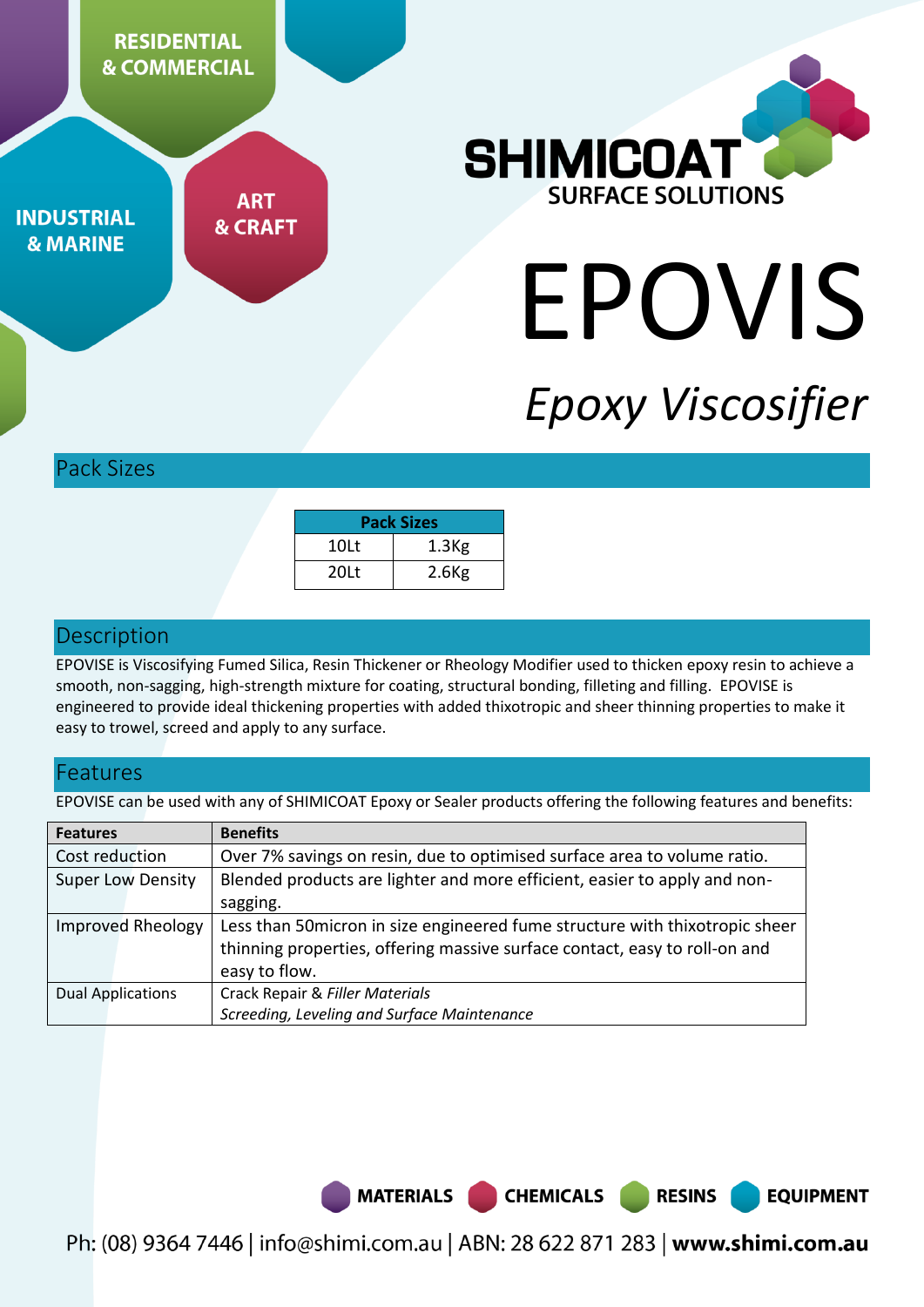

In addition to above, EPOVISE offers the following benefits:

- Non-Sagging Filler Materials,
- Engineered for high compression strength and high-pressure resistance
- Improved wear and abrasion resistance
- Enhanced acoustic properties owing to its capacity to absorb sound and vibration within the Epoxy matrix
- **IMPROVED FITE Rating performance due to its** non-combustible nature and super high temperature melting point materials used within the body of Epoxy
- Colour-fast and superior gloss retention
- **IDEALLY BOOD BOOT IS A LOCAL PROPERTY**
- **Highly resistant to chemical attack and** pedestrian or vehicular traffic.
- Seamless, easy to clean and maintain.
- Superior Chemical Resistant Finished surface
- Engineered formulation for trafficable area with high mechanical strength
- DIY Friendly, easy to apply and compatible with many resin systems
- Engineered for high compressive strength
- Enhances impact resistance and surface durability.
- Improve ware and abrasion resistant of finished surface.
- Inert, Non-Reactive non-absorbent with all resins.
- Ideally suitable with single or dual pack resin systems
- Dual Applications:
	- o **Crack Repair &** *Filler Materials*
	- o *Screeding, Leveling and Surface Maintenance*
- easy to use and apply
- Chemical Resistant (Acid, Alkali and Solvents)
- Acoustic & Noise Insulation
- Easy match to any décor "off-white colour"
- Colour and gloss retention
- Environmentally friendly containing inert inorganic composition
- Modern, Hygiene, Functional and Economical.

**EQUIPMENT** 

Economical

#### Usage

*Hairline Crack Repair*: Mix Ultra Clear Epoxy A&B, add to your desired Viscosity: **Screeding:** Same quantity as resin used (100% by volume):

| <b>Consistency</b> | % EPOVISE to Epoxy Blend | <b>APPLICATIONS</b>              |  |  |
|--------------------|--------------------------|----------------------------------|--|--|
| Slurry             | 5%                       | <b>Superfine Hairline Cracks</b> |  |  |
| Low Vis            | 10%                      | Screeding                        |  |  |
| Mid Vis            | 20%                      | <b>Moderate Cracks</b>           |  |  |
| High Vis           | 50%                      | Large Dents                      |  |  |

### Application

Use any of SHIMICOAT Clear Epoxy Resins, mix at correct ratios and add EPOVISE to your desired viscosity. Mix for 2- 3 minutes and apply to your surface within curing time-frame of Epoxy product used.

For example, if using Ultra Clear Epoxy, add 1.0Lt of Part B (Curing Agent) into 2.0Lt of Part A (Resin), mix for 2- 3minutes and add your desired quantity of EPOVISE. Use EpoDil "Epoxy Diluent & Thinner" to wipe and clean your tools and finish surfaces.



Ph: (08) 9364 7446 | info@shimi.com.au | ABN: 28 622 871 283 | www.shimi.com.au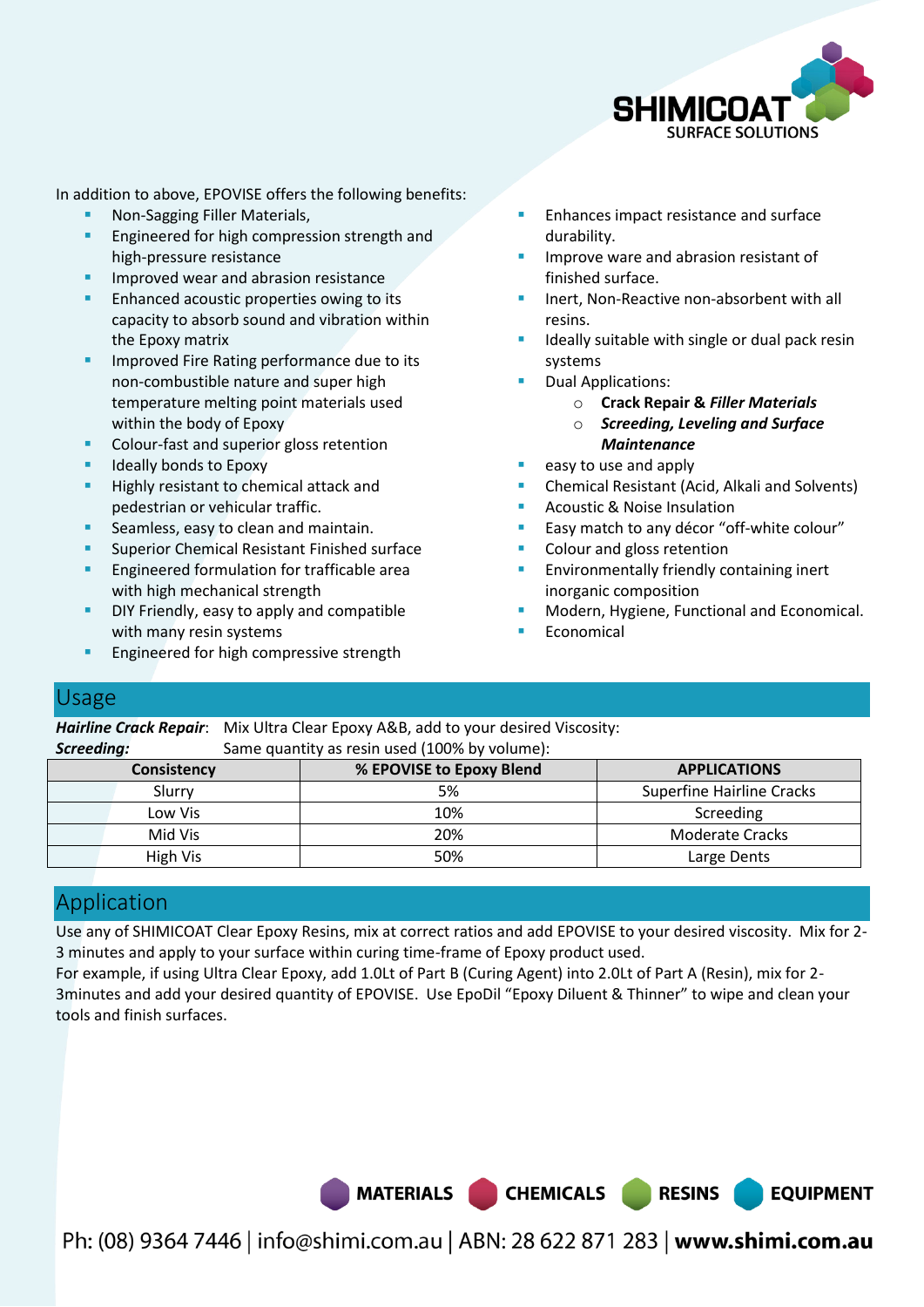

#### Preparations

Clean and dry surface. Ensure surface to be coated is free of all dirt, grease, oil, paint, curing agents and other contaminants. Removal of Oil Contamination by degreaser and alkaline cleaning pressure wash. Acid-wash to enhanced surface porosity and etch the surface.

Ensure moisture free surface. Allow to completely dry, run Dry Test. Place a piece of plastic over a small area, tape the edges and leave for 1 hour. Remove plastic, if there is no moisture on either surface, concrete is sufficiently dry.

Ideally, always consider surface grinding and removal of loose materials. Grinding is always advisable prior to application of all Shimicoat Epoxy products, to maximize adhesion. For further information, please refer to SHIMICOAT Instruction for "Surface Preparations".

The product can be used as filler materials with any of SHIMICOAT Epoxy products (Clear or Tinted) to form an easy flow and easy apply epoxy mortar, ideally suitable for crack and hole repair prior to coating. EPOVISE Epoxy paste is non-sagging, engineered for high strength for both horizontal and vertical applications.

#### **Specifications**

| <b>Parameter</b>    | <b>Value</b>                    |  |
|---------------------|---------------------------------|--|
| Appearance          | Light Silica Fume               |  |
| Colour              | Off-White                       |  |
| Geometry            | <b>Engineered Random Shapes</b> |  |
| Particle Size       | 1-50 Micron                     |  |
| <b>Bulk Density</b> | $<$ 100g/Lt                     |  |

Super Ceramic is Microsphere Engineered Ceramic particles with below properties:

#### Direction

Super Ceramic has three distinctive applications:

|                | Saper ceranne nas am ce aisancave applications. |                       |                                                 |  |  |
|----------------|-------------------------------------------------|-----------------------|-------------------------------------------------|--|--|
| NO             | <b>Application</b>                              | <b>Usage - Volume</b> | <b>Direction</b>                                |  |  |
| $\mathbf{1}$   | <b>Hairline Crack Repair</b>                    | 5-20%                 | Trawl and fill the crack.                       |  |  |
|                |                                                 |                       | Let it cure over-night (8-16 Hours depending on |  |  |
|                |                                                 |                       | temperature)                                    |  |  |
|                |                                                 |                       | Sand and Clear Up, to get the surface ready for |  |  |
|                |                                                 |                       | Coating Application.                            |  |  |
| $\overline{2}$ | <b>Screeding</b>                                | 10-50%                | Screed over the entire floor.                   |  |  |
|                |                                                 |                       | Smooth off using trawl or squeegee.             |  |  |
|                |                                                 |                       | Let it cure over night (8-16 Hours depending on |  |  |
|                |                                                 |                       | temperature).                                   |  |  |

MATERIALS CHEMICALS RESINS

**EQUIPMENT** 

Ph: (08) 9364 7446 | info@shimi.com.au | ABN: 28 622 871 283 | www.shimi.com.au